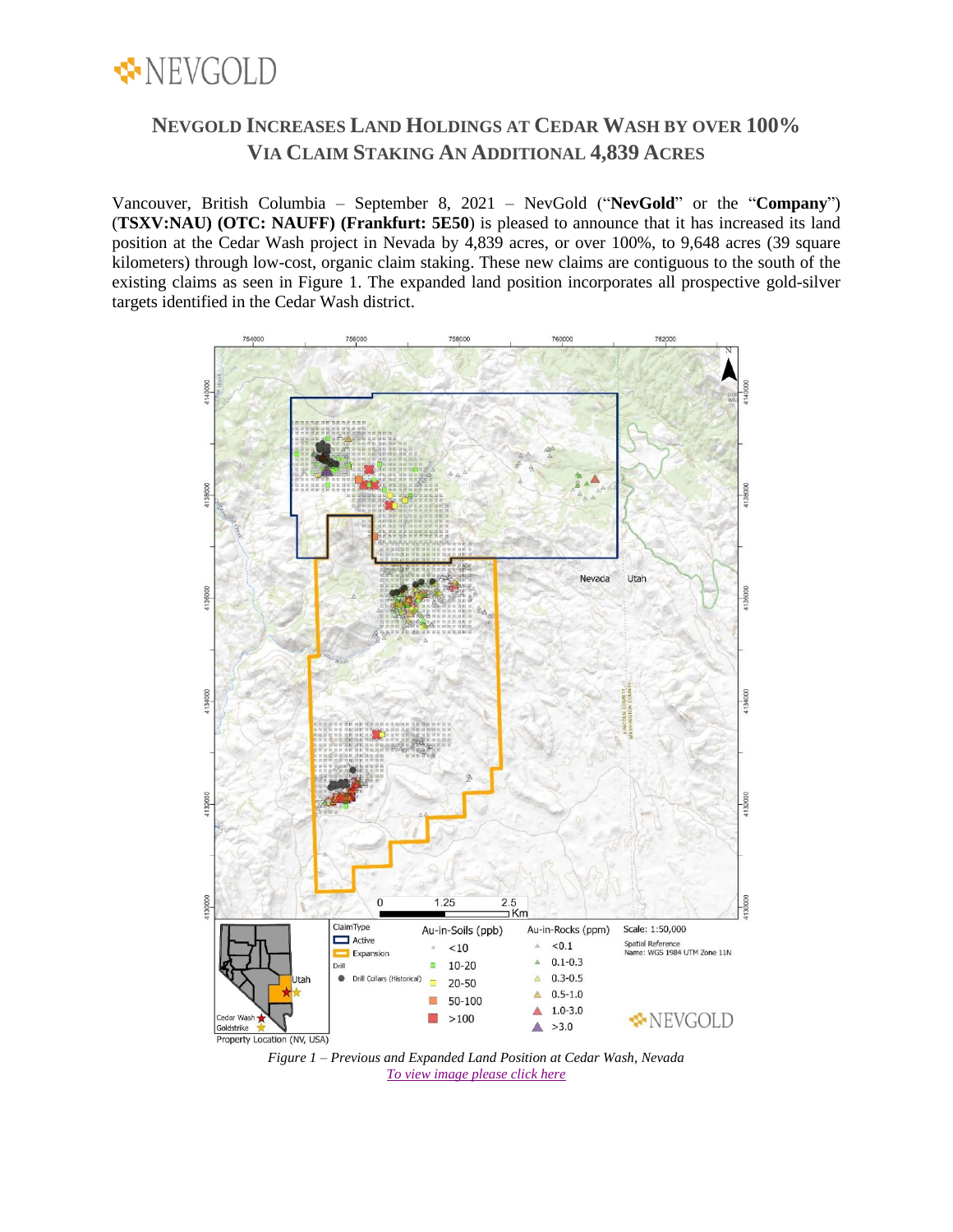

## **Key Highlights**

- **Property Size Increased Substantially:** The Cedar Wash project more than doubled to 9,648 acres or 39.0 square kilometers, compared to the previous 4,809 acres or 19.5 square kilometers.
- **Positive Surface Mapping, Sampling, and Shallow Drill Data in the New Claims:** As seen in Figure 1, the newly staked area to the south had historical surface mapping, soil and rock chip sampling, and shallow drilling completed in prior years providing an existing geological database to leverage. Historical results included surface sampling of up to 2.1 g/t Au in a number of areas. Previous shallow air-track and RC drilling, all historically completed by McEwen Mining Inc. ("McEwen Mining"), encountered gold mineralization in multiple holes including: 6.1 meters of 1.06 g/t Au, within 17.1 meters of 0.62 g/t Au; and 7.6 meters of 0.90 g/t Au, within 10.7 meters of 0.75 g/t Au. The mineralization was intersected at or near surface.
- **Underexplored Area of Nevada:** The Southeast part of Nevada is underexplored compared to the other parts of the State. Cedar Wash offers significant exploration upside and has many geological similarities to Liberty Gold's Goldstrike Project, which is 15 kilometers to the east in Utah and has a greater than 1 million ounce gold resource.
- **Highly Prospective Ground:** Past geological and geochemical analysis has yielded positive results, and other historical drilling completed by McEwen Mining within the large, consolidated land package includes 10.7 meters of 2.0 g/t Au, 16.0 meters of 1.36 g/t Au, and 16.7 meters of 1.0 g/t Au, all at or near surface.

**Derick Unger, Chief Geologist, stated:** "We continue to be positively surprised with Cedar Wash as we work through the historical database compiled by McEwen. It is not often that a company can increase its land position by 100% by relatively inexpensive organic claim staking in Nevada, especially in an area with outcropping gold mineralization. There are a number of prospective areas in the enlarged 9,648 acre project area, and we are encouraged by what we see so far in terms of building on the initial grassroots discovery by McEwen in 2015 to further advance and explore the project. Going forward our focus will be to drive towards defining drill targets for a Phase I program to test the full extents of the gold system at Cedar Wash."

### **Cedar Wash – Next Steps**

As released in prior company disclosure, NevGold will systematically advance Cedar Wash with an initial program of surface geology work inclusive of rock chip and soil sampling, surface mapping, and geophysics to improve the geological understanding of the district.

The company is targeting a Phase I drilling program in approximately Q4-2021 to further build on the positive historical drill results completed by McEwen Mining, and to test the most prospective newly identified targets.

# **ON BEHALF OF THE BOARD**

*"Signed"*

### **Brandon Bonifacio, President & CEO**

For further information, please contact Brandon Bonifacio at bbonifacio@nev-gold.com, call 604-337- 4997, or visit our website at [www.nev-gold.com.](http://www.nev-gold.com/)

Technical information contained in this news release has been reviewed and approved by Derick Unger, CPG, the Company's Chief Geologist, who is NevGold's qualified person under National Instrument 43- 101 and responsible for technical matters of this release.